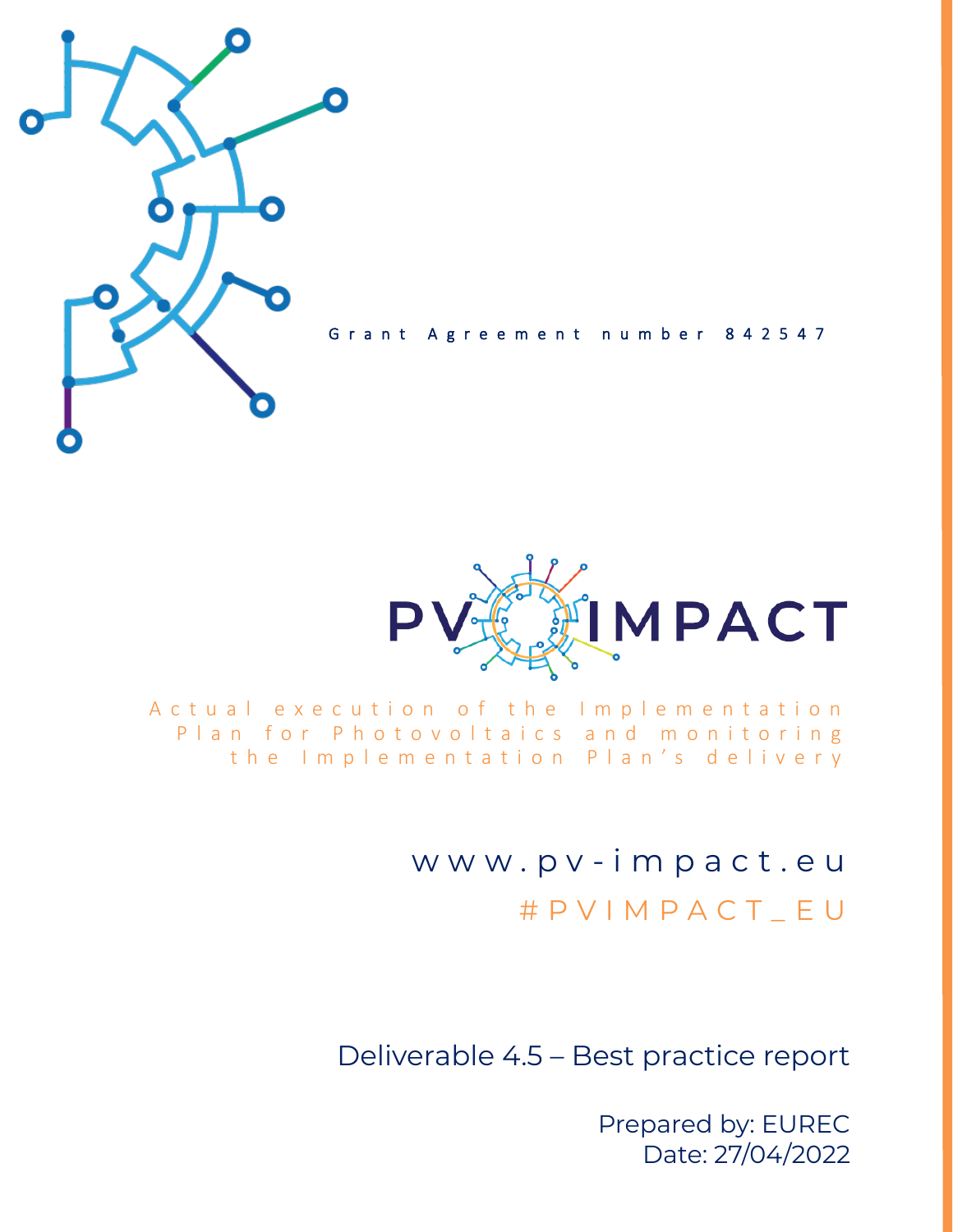

#### D is claimer of warranties



This project has received funding from the European Union's Horizon 2020 research and innovation programme under grant agreement No 842547. The sole responsibility for the content of this publication lies with the authors. It does not necessarily reflect the opinion of the European Commission. The European Commission is not responsible for any use that may be made of the information contained therein.

### A b o u t P V I M P A C T

PV IMPACT will try out a variety of approaches to stimulate PV research, development and innovation initiatives in Europe. The first part of the project will focus on inviting companies to matchmaking events so they can find partners with whom to work on future projects under EU and/or national funding schemes. The project will also target two specific industrial companies: ENEL Green Power and Photowatt. Another important part of the project will be to monitor progress in PV. Data will be collected on public spending in the EU, on private spending, on the kinds of projects being funded and on the overall performance of PV technology. Forecasts for future spending will be made according to various scenarios. The project will track whether improvements in the performance of technology are keeping pace with expectations and will make recommendations to European funding authorities.

### P V I M P A C T P a r t n e r s



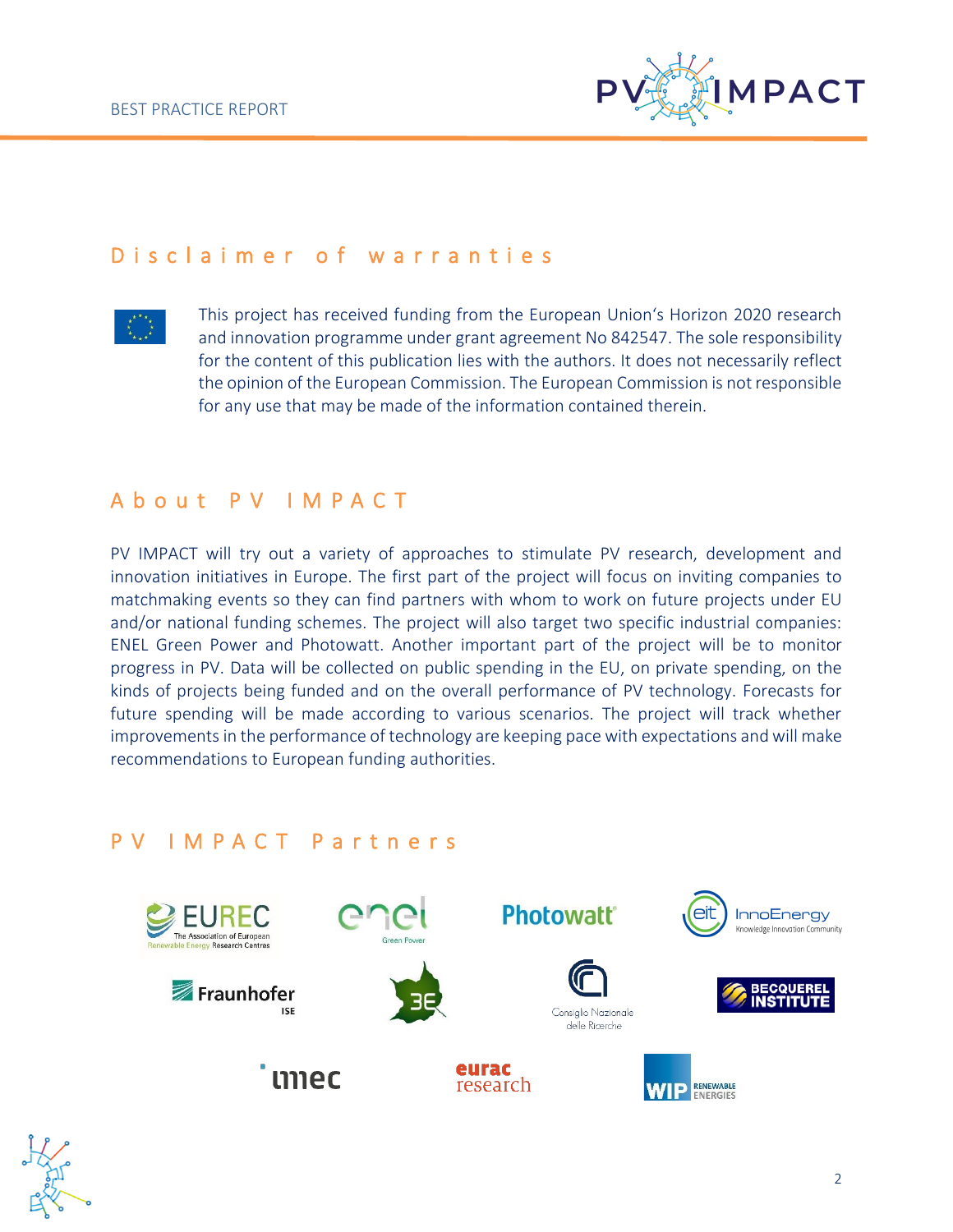

#### Document information

| <b>Title</b>        | D4.5 – Best practice report |
|---------------------|-----------------------------|
| Lead author/s       | <b>EUREC</b>                |
| <b>Contributors</b> | n/a                         |

## Document history

| <b>Date</b> | <b>Revision</b> | Prepared by  | Approved by | <b>Description &amp; status</b> |
|-------------|-----------------|--------------|-------------|---------------------------------|
| 17/02/2022  |                 | <b>EUREC</b> |             | Template                        |
| 25/04/2022  |                 | <b>EUREC</b> |             | Complete 1st draft              |
| 27/04/2022  |                 | <b>EUREC</b> | n/a         | Final version                   |

#### Dissemination level

| PU        | <b>Public</b>                                                                                   |  |
|-----------|-------------------------------------------------------------------------------------------------|--|
| <b>RE</b> | Restricted to a group specified by the Consortium (including the<br><b>Commission Services)</b> |  |
| CO        | Confidential, only for members of the consortium (including the<br><b>Commission Services)</b>  |  |

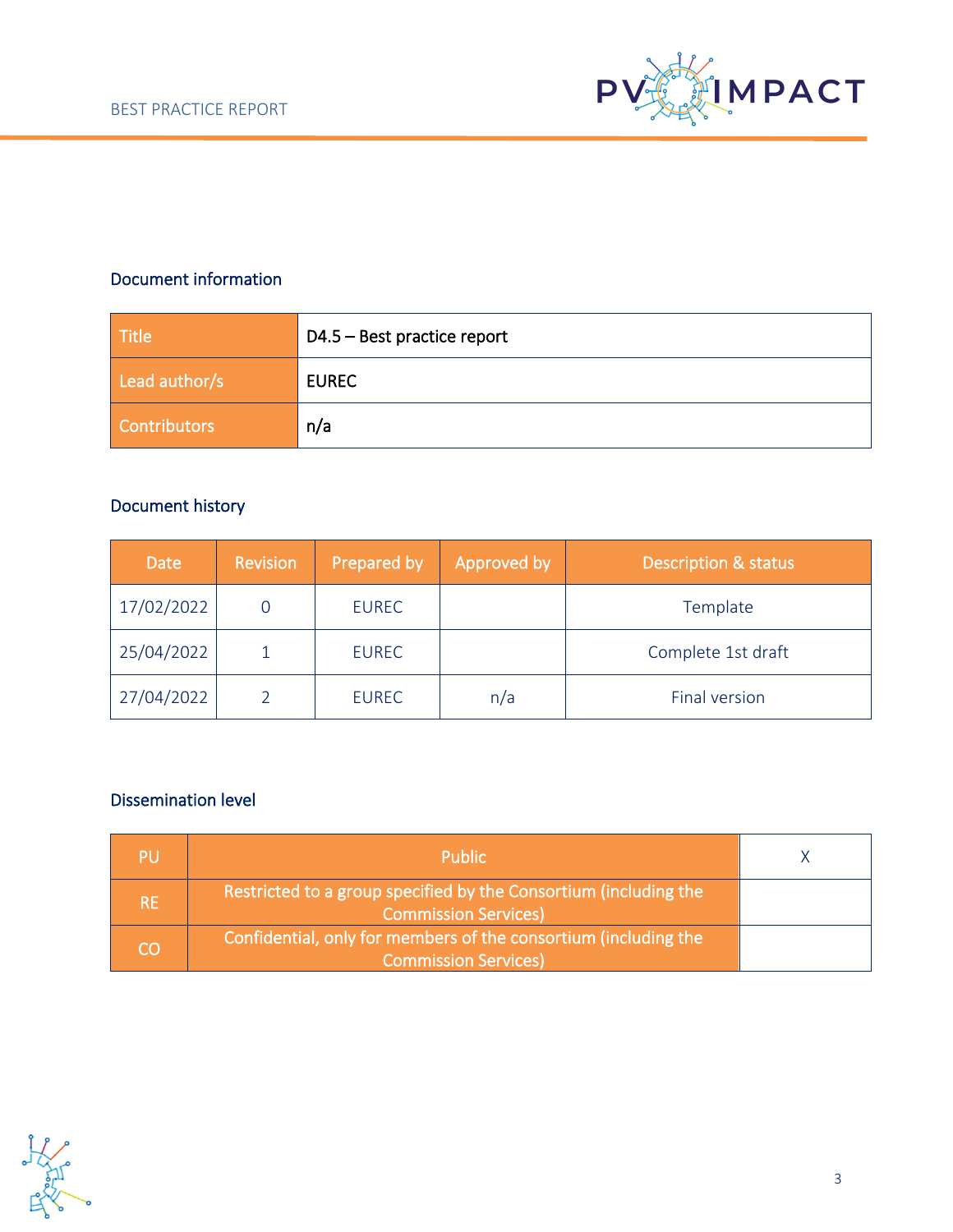

# Table of contents

|    | 2.1 |                                                                                    |  |
|----|-----|------------------------------------------------------------------------------------|--|
|    | 2.2 | Relevant messages from PV Impact's conference or journal papers or other reports 6 |  |
| 3. |     |                                                                                    |  |
|    | 3.1 |                                                                                    |  |
|    | 3.2 |                                                                                    |  |
|    |     |                                                                                    |  |
|    |     |                                                                                    |  |
|    |     |                                                                                    |  |

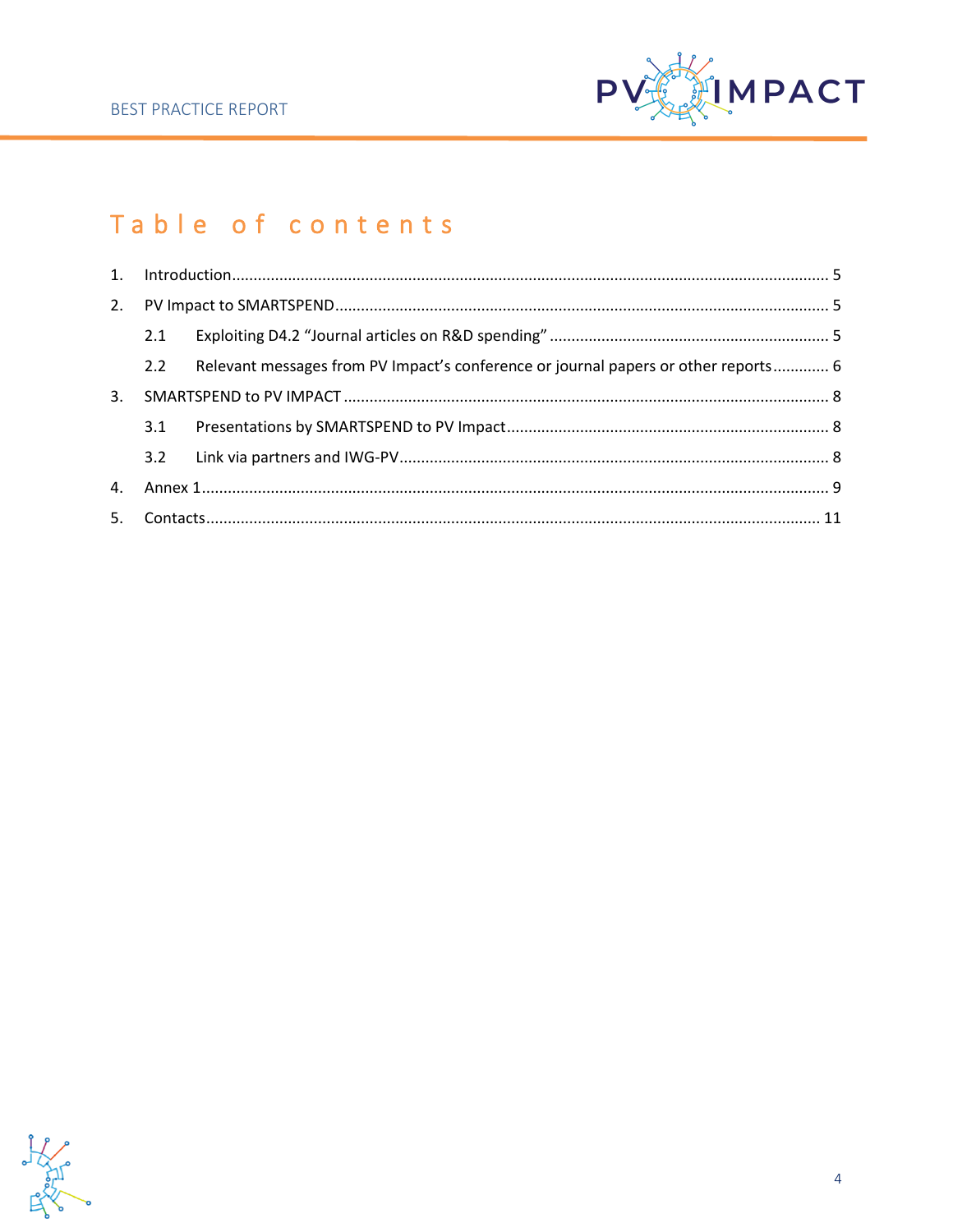

# <span id="page-4-0"></span>1 . I n t r o d u c t i o n

This deliverable is about Task 4.5: "keep watch for [mechanisms for SET Plan countries to cooperate] and relay them to the SMARTSPEND consortium, and to bring ideas from SMARTSPEND to the PV area via PV IMPACT."

[SMARTSPEND](http://smartspend.eu/) is a Horizon 2020 project funded from the related call to that which funded PV Impact, LC-SC3-CC-4-2018 - [Support to sectorial fora.](https://cordis.europa.eu/project/id/826044) It started a few months before PV Impact, on 1 Dec 2018, and that was finalising its Grant Agreement at the time that the consortium behind PV Impact submitted its proposal. Its aims were known to the PV Impact consortium and the possibility for synergies between the projects was identified.

SMARTSPEND stood for "More and better designed national public support for energy technology Research and Innovation". Organised under a "Synergies" Pillar and a "Financial Strategies" Pillar, its achievements were to highlight to Implementation Working Groups the synergies between their Implementation Plans and to track their exploitation, and to bring sectors together to discuss their common needs for financing. It organised five 'Roadshows', explained in 2.1 below.

## <span id="page-4-1"></span>2. PV Impact to SMARTSPEND

## <span id="page-4-2"></span>2.1 Exploiting D4.2 "Journal articles on R&D spending"

In Dec 2019, EURAC held the 3rd international conference *Smart and Sustainable Planning for Cities and Regions*, in Bolzano/Bozen, Italy. Among the papers presented was "[Public research and](https://link.springer.com/chapter/10.1007/978-3-030-57764-3_8)  [development funding for photovoltaics in Europe](https://link.springer.com/chapter/10.1007/978-3-030-57764-3_8) – past, present and future", later published in the journal *Green Energy and Technology*. In 2020, EURAC published "[A Comprehensive Analysis](https://www.mdpi.com/1996-1073/13/11/2743)  of Public and Private Funding for Photovoltaics Research and Development in the European Union, [Norway, and Turkey](https://www.mdpi.com/1996-1073/13/11/2743)", which appeared in *Energies*.

Both papers contained findings that could be used for 'Roadshow meetings' of the SMARTSPEND project that happened in 2021 in Spain and Poland. These were meetings organised by the SMARTSPEND consortium where the delegates took pre-agreed political messages to a high-level ministry official in a particular country. The messages concerned measures to support the SET Plan in those countries through national measures to directly or indirectly stimulate R&D spending by the public or private sector. The were delegations made up of 3-5 people working in a clean energy sector in industry and sometimes in academia from the SMARTSPEND partners' networks, which extended into ETIPs or similar bodies. A representative for the PV sector found withi[n ETIP-PV](https://etip-pv.eu/) was present..

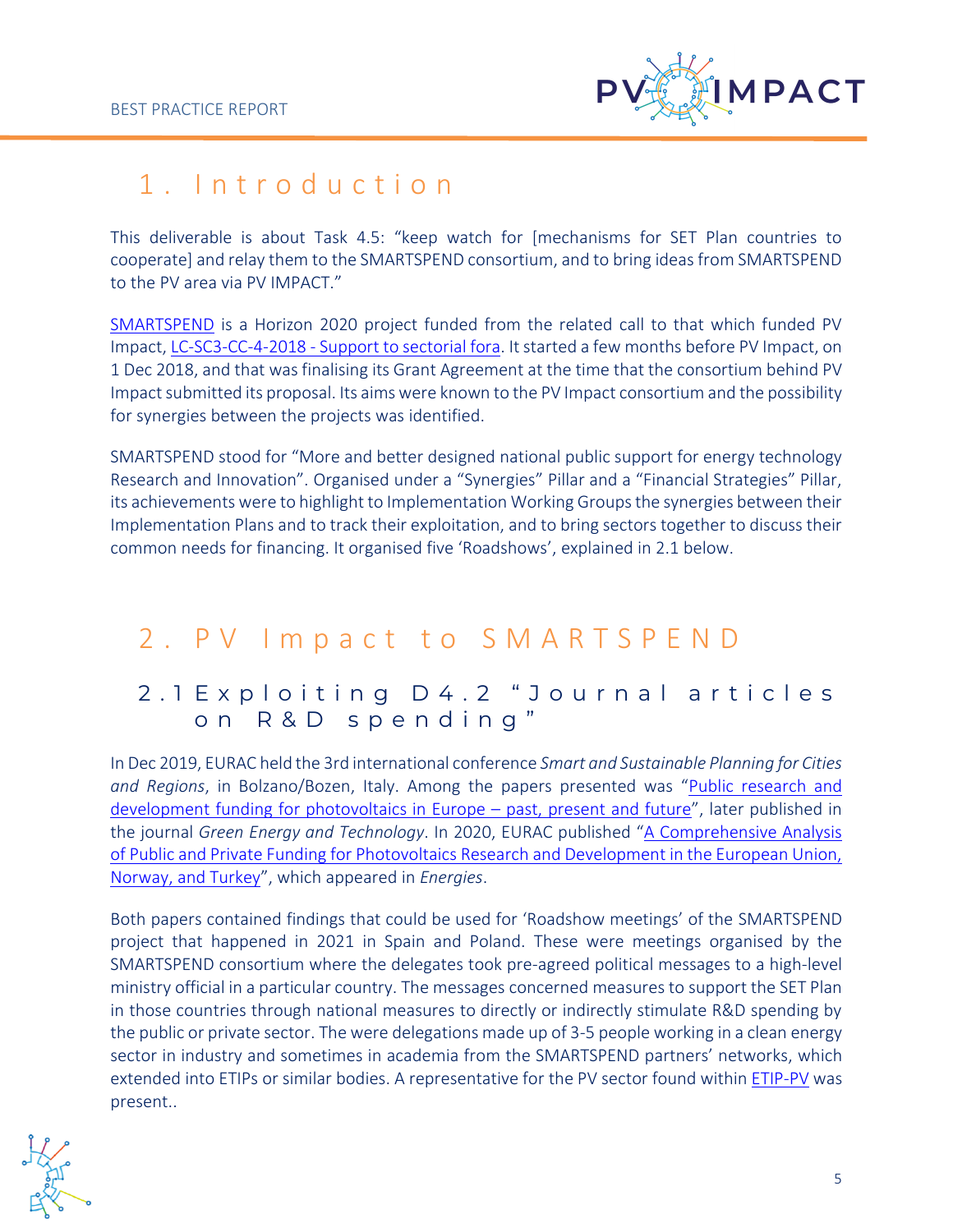

## <span id="page-5-0"></span>2.2 Relevant messages from PV Impact's conference or journal p a p e r s o r o t h e r r e p o r t s

2.2.1 Strategic Energy Technology P l a n ( S E T P l a n )

The authors recall that the SET Plan structure, namely its Steering Group, endorsed the "Implementation Plan for PV" in November 2017 – the same Implementation Plan that this project has supported. They refer to the importance of fulfilling the requirements of this and another strategy, Energy Union, by "improving the effectiveness of its research programs, especially by combining EU and Member State efforts [while] remaining technology-neutral." [Referencing the](https://eur-lex.europa.eu/legal-content/EN/TXT/HTML/?uri=CELEX:52019DC0175&from=EN#:~:text=attract%20new%20private%20investments%20by%20de)  [Fourth Report on the State of the Energy Union,](https://eur-lex.europa.eu/legal-content/EN/TXT/HTML/?uri=CELEX:52019DC0175&from=EN#:~:text=attract%20new%20private%20investments%20by%20de) they say "The role of the EU's research and innovation program Horizon 2020," is to "'de-risk' technology". They expect to see "increased collaboration between the European Commission and the EU Member States and across them, e.g., by systematically addressing public and private financing to research and innovation in the framework of national energy and climate plans (NECPs)."

These messages were conveyed by the SMARTSPEND delegations to their interlocutors in government. Budgets for R&D were a major topic in the Roadshow meetings and were discussed in one of PV Impact's papers (see [2.2.3\)](#page-6-0). [It refers](https://www.mdpi.com/1996-1073/13/11/2743/htm#:~:text=two%20to%20five) to "Some studies suggesting that … [an] increase of R&D investment expected for renewable energy or clean technologies more generally, of two to five times is needed."

Other forms of support and their role were mentioned. PV Impact's work provided the SMARTSPEND delegations with interesting perspectives on the role of different forms of support. They suggested public grants for R&D can crowd out private spending, in spite of conditions attached to the funding that may reduce its attractiveness. To boost private sector spending, forms of funding that don't require onerous conditions or negotiation are better: tax rebates or direct subsidies for company R&D expenditure and feed-in tariffs. Care was taken in SMARTSPEND meetings to talk of these measures. In 2021 and in letters following up the Roadshow meetings in 2022, the idea of feed-in tariffs was re-iterated. In SMARTSPEND's vision, innovative clean energy technologies should be the object of a specific target in the Renewable Energy Directive. This target would be met by Member States putting in place supportive measures, which could include feedin tariffs set at an appropriate level. It is envisaged that Member States will use the National Energy and Climate Plan revision process in 2023-24 to define in their countries which technologies they consider innovative and how to support them. The SET Plan could become the forum where these discussions regularly happen (at 3-year intervals, say) in the years that follow. This idea has also been suggested to the European Commission as part of its SET Plan revision in 2022

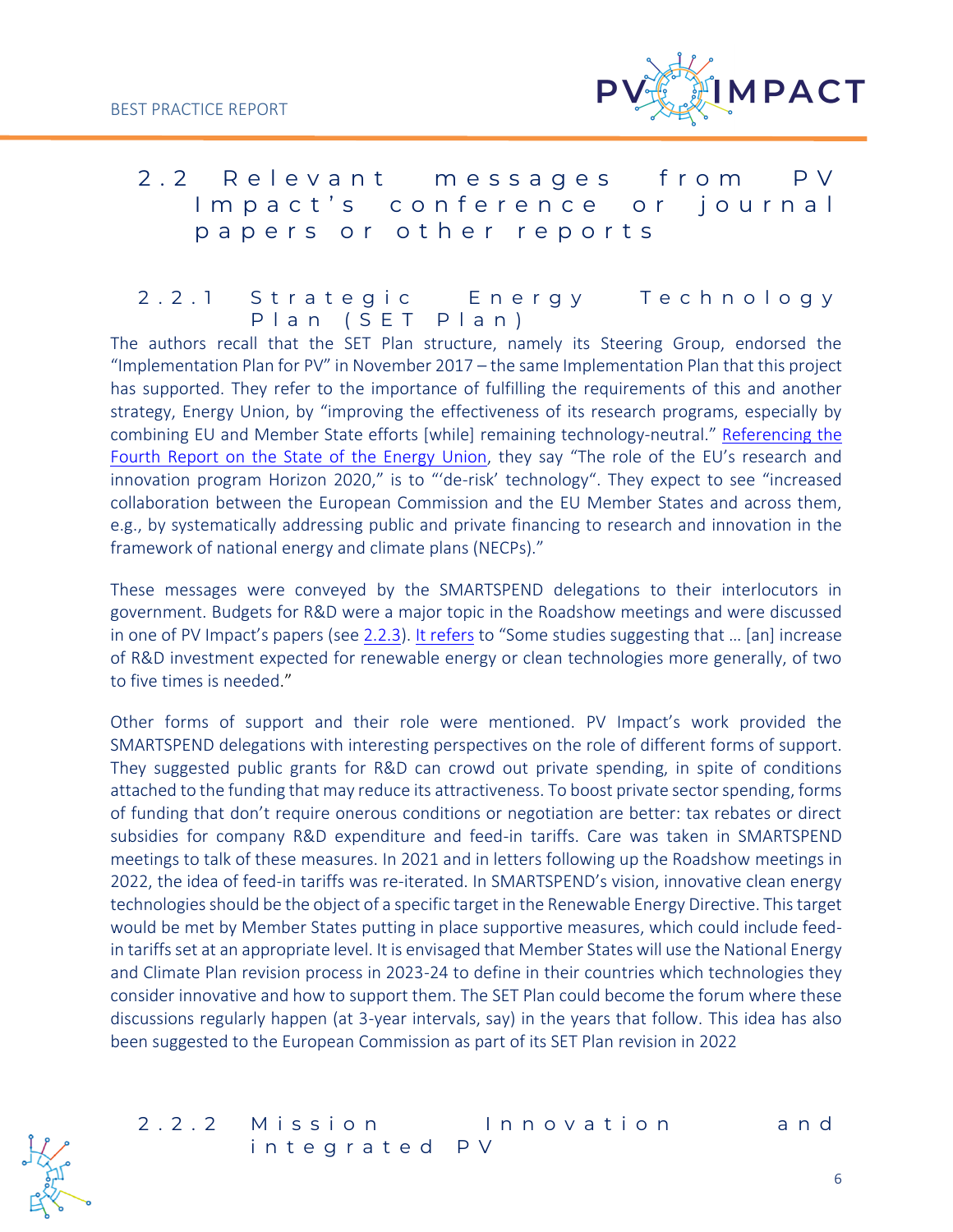

PV Impact's July 2020 report, [A Strategic Plan for Research and Innovation to Relaunch the Italian](https://pvimpact.eu/news-resources/reports/download/a-strategic-plan-for-research-and-innovation-to-re)  [Photovoltaic Sector](https://pvimpact.eu/news-resources/reports/download/a-strategic-plan-for-research-and-innovation-to-re), pointed out the relevance of the SET Plan's fellow initiative at global level, Mission Innovation. It noted,

For Member States like Italy, who subscribed to Mission Innovation and to the commitment to double public spending on clean energy innovation, the scale of the actions is also expected to be coherent with this commitment. Italy still does not have a specific scheme to fund R&I in the field of Photovoltaics within a clear strategic programme linked to technological, economic and environmental objectives and targets.

The wish for Italy to correct the situation in bold was taken to the Undersecretary for State for Energy already in 2019 in [SMARTSPEND's I](http://smartspend.eu/news/pr-smartspend-launch-of-key-project-to-increase-the-efficiency-of-european-funding-for-clean-energy-2-2-2-2/)taly Roadshow.

That document contained a message applicable to the countries SMARTSPEND Roadshows'visited' (in the COVID era, the meetings became virtual) in 2021: it called for the "Relaunch [of an] innovation-based PV industry in Italy and in Europe for utility-scale applications, both in the upper part of the value chain (the first priority being solar cell manufacturing) down to the very bottom of the value chain (operation, management and upgrade of existing PV plants)." This was underlined to the Polish and Spanish governments by the delegates representing PV in those meetings (press [release PL,](http://smartspend.eu/news/pr-en-industry-and-researchers-discuss-clean-innovation-with-ireneusz-zyska-the-polish-secretary-of-state-for-renewable-sources/) [press release ES\)](http://smartspend.eu/news/pr-six-renewable-energy-industry-sectors-discuss-innovation-with-the-director-general-of-energy-policy/).

The second key objective of the 'Strategic Plan' was to "Develop new and multisectoral valuechains for the development and manufacturing of innovative products with an integrated PV function (building components, vehicles, greenhouses, etc)". This was message was specifically taken to Spain by Onyx Solar in that same 2021 meeting, where the representative asserted that that integrated PV is highly competitive worldwide and that demand for it should be stimulated.

Finally, the fourth key objective was "Maximise the coordination and the synergy across the network of Italian R&I organisations operating in the PV sector, in order to foster collaborative actions all along the TRL scale, make technology transfer more effective and strengthen the R&D effort towards high priority and high impact targets." This, we are glad to say, is the intention of the Polish government, which announced in its meeting with SMARTSPEND in 2021 that it would try harder to link industry and academia including possibly by creating a commercial chamber for energy under the auspices of the ministry, to bring all players together.

#### <span id="page-6-0"></span>2 . 2 . 3 F u n d i n g f o r P V

PV Impact has noted that funding for [PV has declined](https://www.mdpi.com/1996-1073/13/11/2743/htm#:~:text=This%20is%20still%20down%20from%20the%20historical%20high) in Europe and in 2017 stood at 170 M EUR from public sources in the EU, Norway and Turkey. Spain was asked to spend more in the SMARTSPEND Roadshow meeting in 2021 and to make access to funding from the national agency CDTI easier. In so doing it is hoped EU spending can reach one of the two [Advanced scenarios](https://www.mdpi.com/1996-1073/13/11/2743/htm#:~:text=Advanced%20Scenarios) developed by PV Impact, which assumed in one case reaching the target to spend 3% of GDP on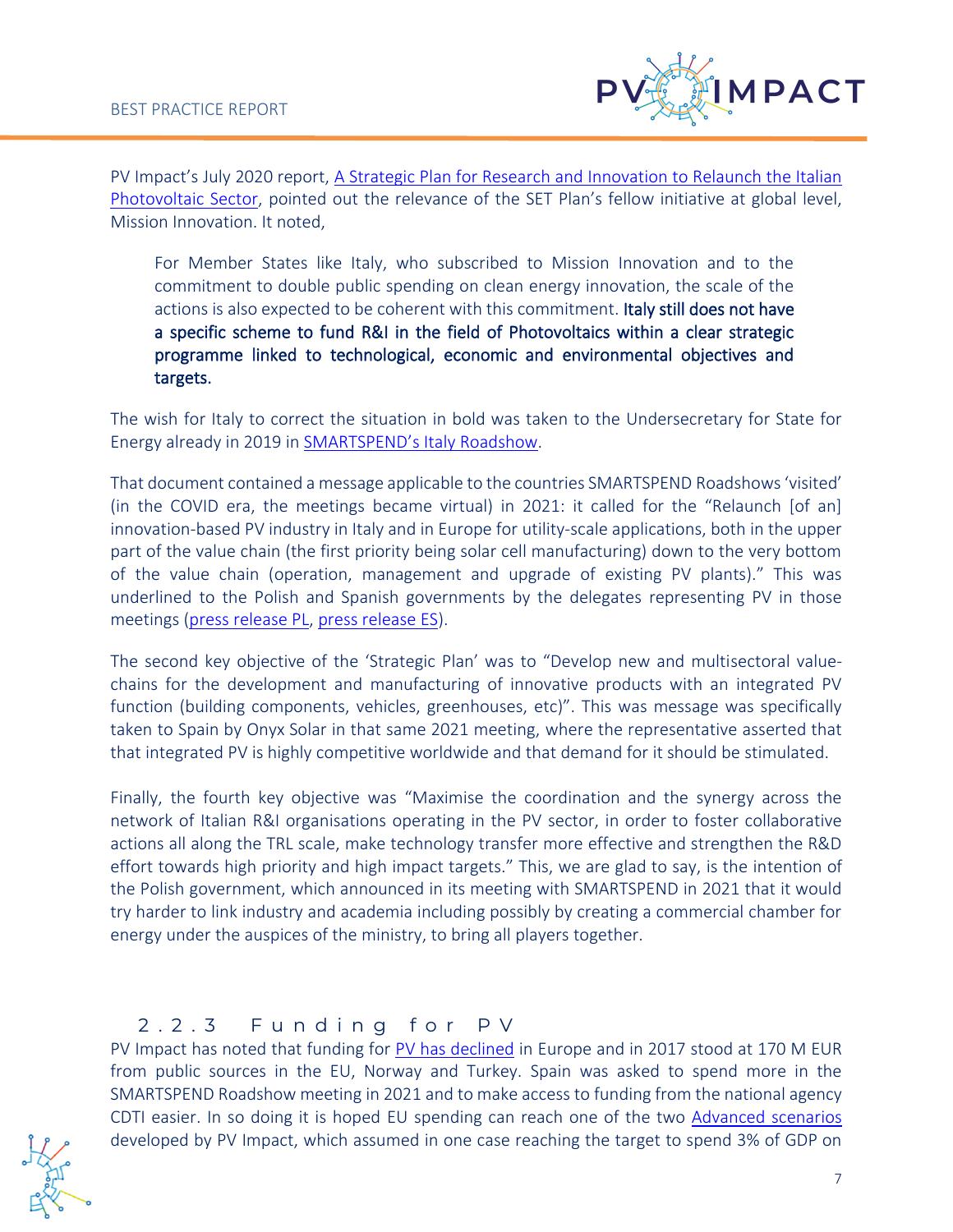

research, and in the other that spending on energy R&D would double between 2015 and 2020 in line with Mission Innovation's tentative pledge.

## <span id="page-7-1"></span><span id="page-7-0"></span>3 . S M A R T S P E N D t o P V I M P A C T 3 . 1 P r e s e n t a t i o n s b y S M A R T S P E N D t o P V I m p a c t

SMARTSPEND Deliverable 2.2, a[n update to the Mapping report on funding instruments for energy](http://smartspend.eu/wp-content/uploads/2021/08/D2.2_SMARTSPEND-Update-on-funding-instruments_v1.1.pdf)  [innovation](http://smartspend.eu/wp-content/uploads/2021/08/D2.2_SMARTSPEND-Update-on-funding-instruments_v1.1.pdf) produced in summer 2021, was presented by Juan Sanciñena on 10 June during the PV Impact organised matchmaking event focused on operation & diagnosis of PV plants. This gave the participating experts a direct opportunity to learn from the co-author of the report about funding opportunities for PV.

Agenda of the event and a list of participants are included in [Annex 1.](#page-8-0)

## <span id="page-7-2"></span>3.2 Link via partners and IWG-PV

EUREC and WIP were partners in the consortia of both SMARTSPEND and PV Impact. In SMARTSPEND, WIP had the responsibility to liaise with IWG-PV on the exploitation of synergies between IWGs' Implementation Plans as reported in SMARTSPEND Deliverable 1.1 ['Overlapping](http://smartspend.eu/wp-content/uploads/2019/05/D1.1-Overlapping-interests-A-description-of-the-common-Ground-between-Implementation-Plans.pdf)  [interests: A description of the common Ground between Implementation Plans](http://smartspend.eu/wp-content/uploads/2019/05/D1.1-Overlapping-interests-A-description-of-the-common-Ground-between-Implementation-Plans.pdf)'.

Via IWG-PV and via WIP, the PV Impact consortium was made aware of the synergies that exist between its work and aims in PV Impact and the areas of interest to other IWGs and the success or not in the exploitation of these synergies by IWGs. This helped PV Impact fine-tune its work and focus on areas where it could add the most value.

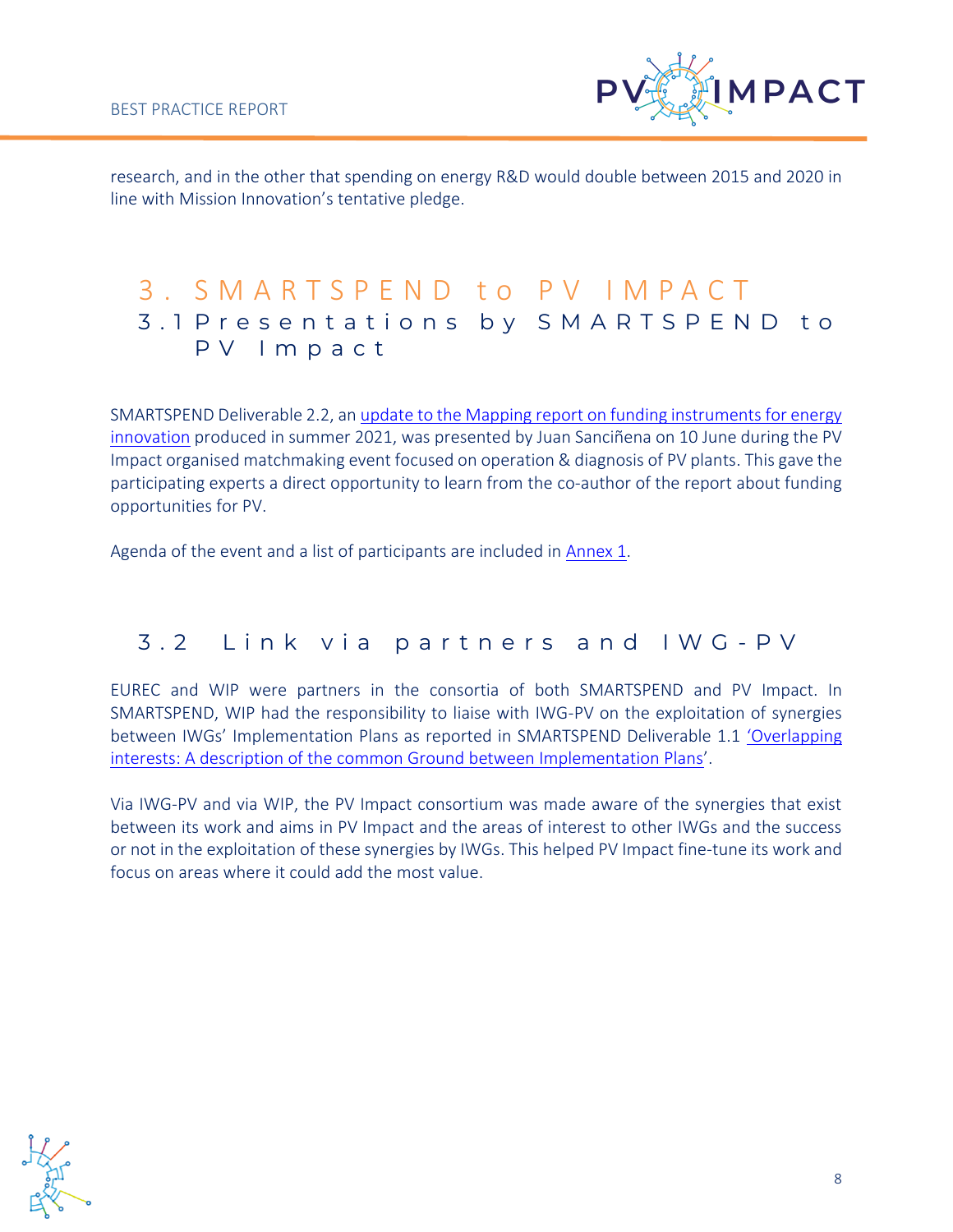

# <span id="page-8-0"></span>4 . A n n e x 1

# PV IMPACT Matchmaking Event<br>Agenda - June 10<sup>th</sup> 2021

| Welcome and introduction to PV IMPACT  | 14:00 - 14:15   |
|----------------------------------------|-----------------|
| Presentations by: SMARTSPEND and 3E    | $14:15 - 14:45$ |
| Introduction to matchmaking principles | $14:45 - 14:50$ |
| Matchmaking session (part 1)           | 14:50 - 15:50   |
| <b>Break</b>                           | $15:50 - 16:05$ |
| Matchmaking session (part 2)           | $16:05 - 17:05$ |
| Wrap-up                                | $17:05 - 17:15$ |
|                                        |                 |



*Figure 1 - agenda of the PV Impact Matchmaking event on 10 June 2021 showing SMARTSPEND presentation slot*

| Full name          | Company                                     | Job title                    |
|--------------------|---------------------------------------------|------------------------------|
|                    |                                             | Section head, digital energy |
| Pierre-Jean Alet   | <b>CSEM</b>                                 | solutions                    |
| Joris Lemmens      | imec                                        | Researcher                   |
|                    |                                             | Sales<br>Manager<br>Service  |
| Reina Truyman      | <b>SMA</b>                                  | <b>Western Europe</b>        |
| <b>Gaute Otnes</b> | IFE.                                        | Scientist / reseracher       |
| <b>ESREF DENIZ</b> | <b>ENTEGRO ENERJI SISTEMLERI</b>            | <b>CEO</b>                   |
| Jonathan Leloux    | LuciSun                                     | <b>Managing Director</b>     |
|                    |                                             | Unit<br>Head of Competence   |
|                    | - Austrian<br>Institute<br><b>AIT</b><br>of | Conversion<br>"Energy<br>and |
| Stephan Abermann   | Technology                                  | Hydrogen"                    |

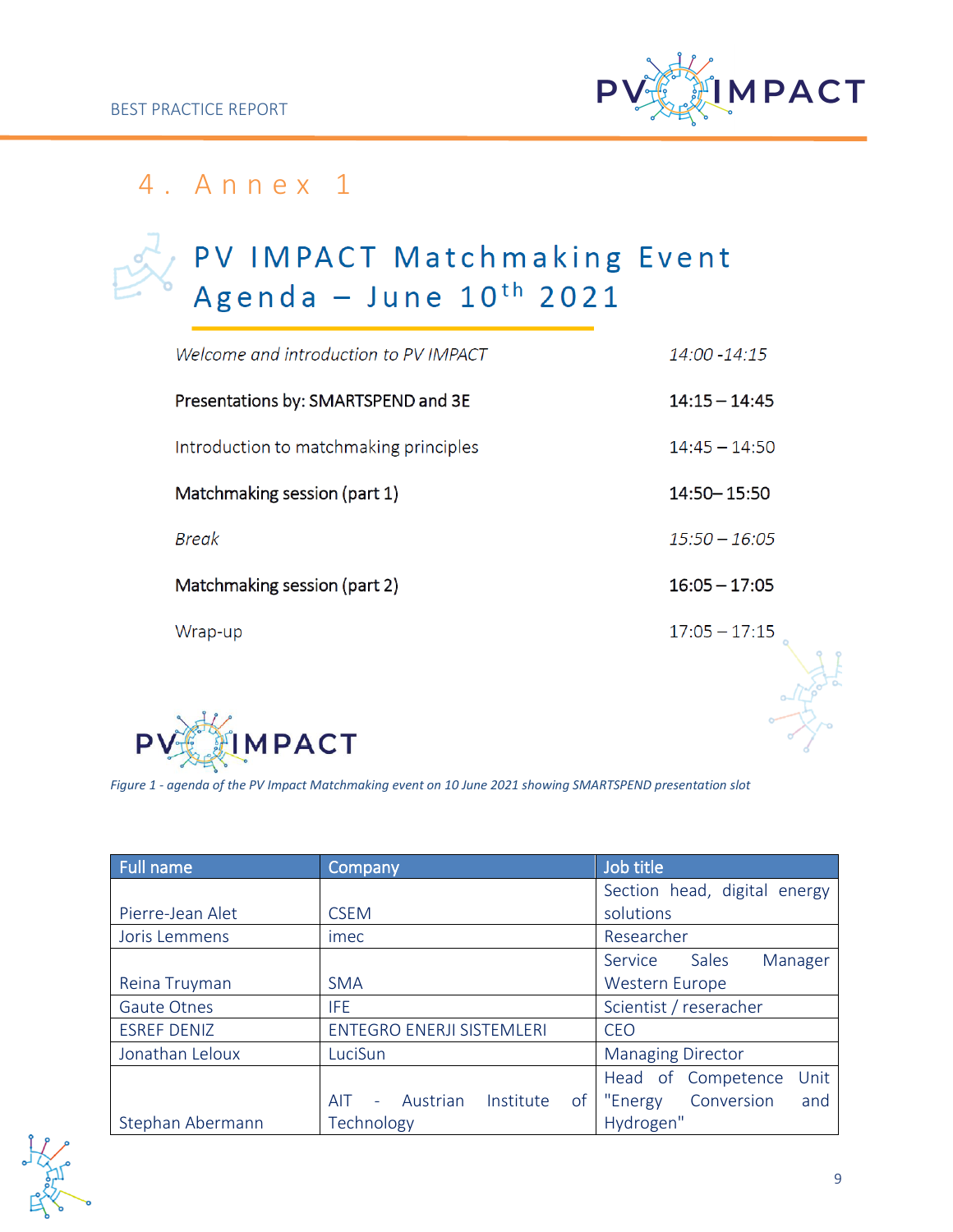#### BEST PRACTICE REPORT



| Pablo Sebastian Enriquez |            | Researcher<br>Junior       |
|--------------------------|------------|----------------------------|
| Paez                     | BayWa r.e. | Performance Engineer       |
|                          |            | Technology<br>Innovation & |
| Jose Garcia              | Isotrol    | Director                   |
| Dirk Stellbogen          | <b>ZSW</b> | Head of Test Lab           |
| Mathilde<br>Marchand     |            |                            |
| Lasserre                 | Transvalor | Sales manager              |

*Figure 2 - list of participating experts*